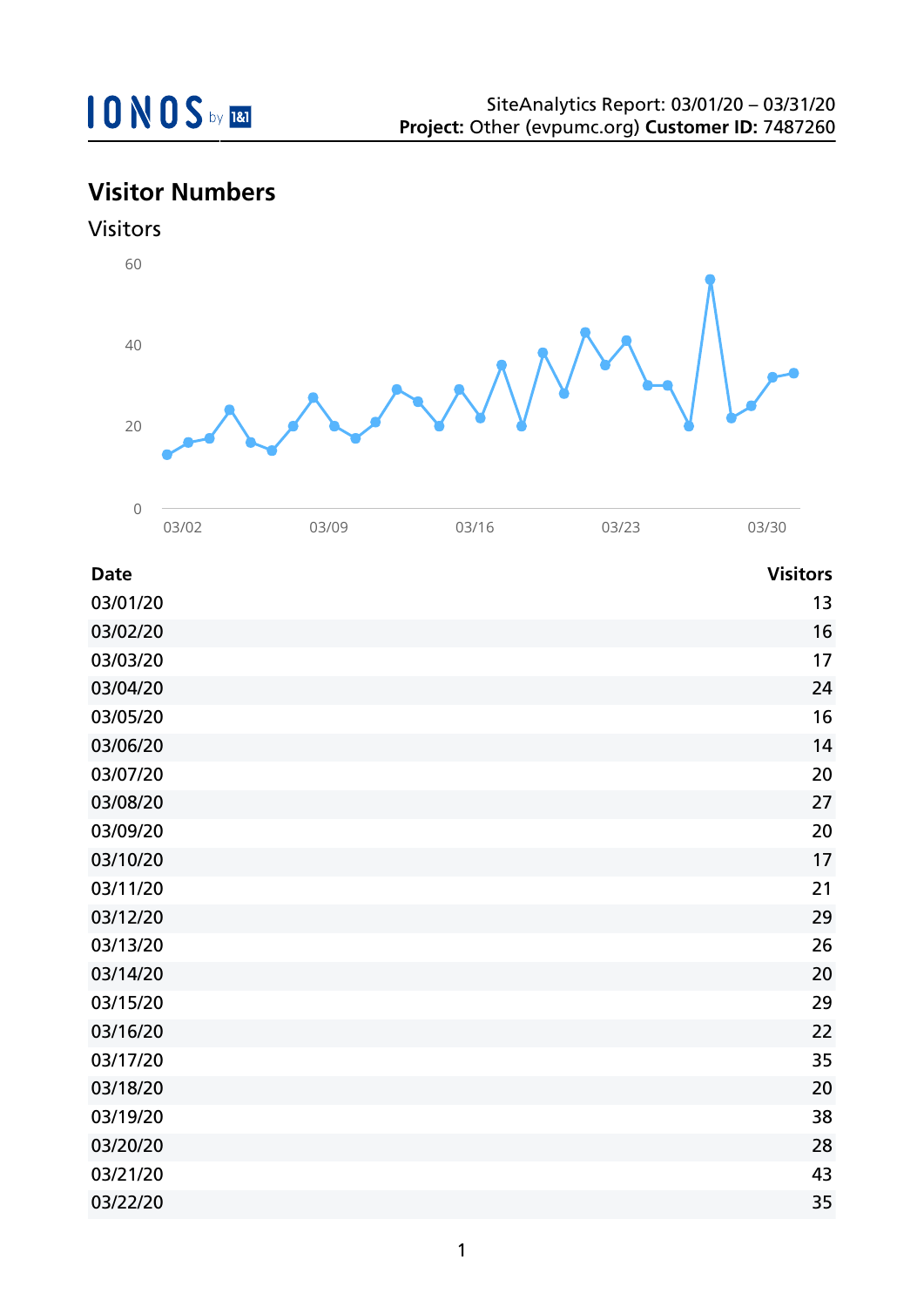| <b>Date</b>  | <b>Visitors</b> |
|--------------|-----------------|
| 03/23/20     | 41              |
| 03/24/20     | 30              |
| 03/25/20     | 30              |
| 03/26/20     | 20              |
| 03/27/20     | 56              |
| 03/28/20     | 22              |
| 03/29/20     | 25              |
| 03/30/20     | 32              |
| 03/31/20     | 33              |
| <b>Total</b> | 819             |

### Sessions



| - |                  |      |            |                |  |
|---|------------------|------|------------|----------------|--|
|   | 12/02<br>JU JU Z | 3/09 | าว/16<br>◡ | 13/22<br>◡◡ ∠◡ |  |

| <b>Date</b> | <b>Sessions</b> |
|-------------|-----------------|
| 03/01/20    | 16              |
| 03/02/20    | 17              |
| 03/03/20    | 17              |
| 03/04/20    | 27              |
| 03/05/20    | 19              |
| 03/06/20    | 14              |
| 03/07/20    | 22              |
| 03/08/20    | 32              |
| 03/09/20    | 20              |
| 03/10/20    | 17              |
| 03/11/20    | 22              |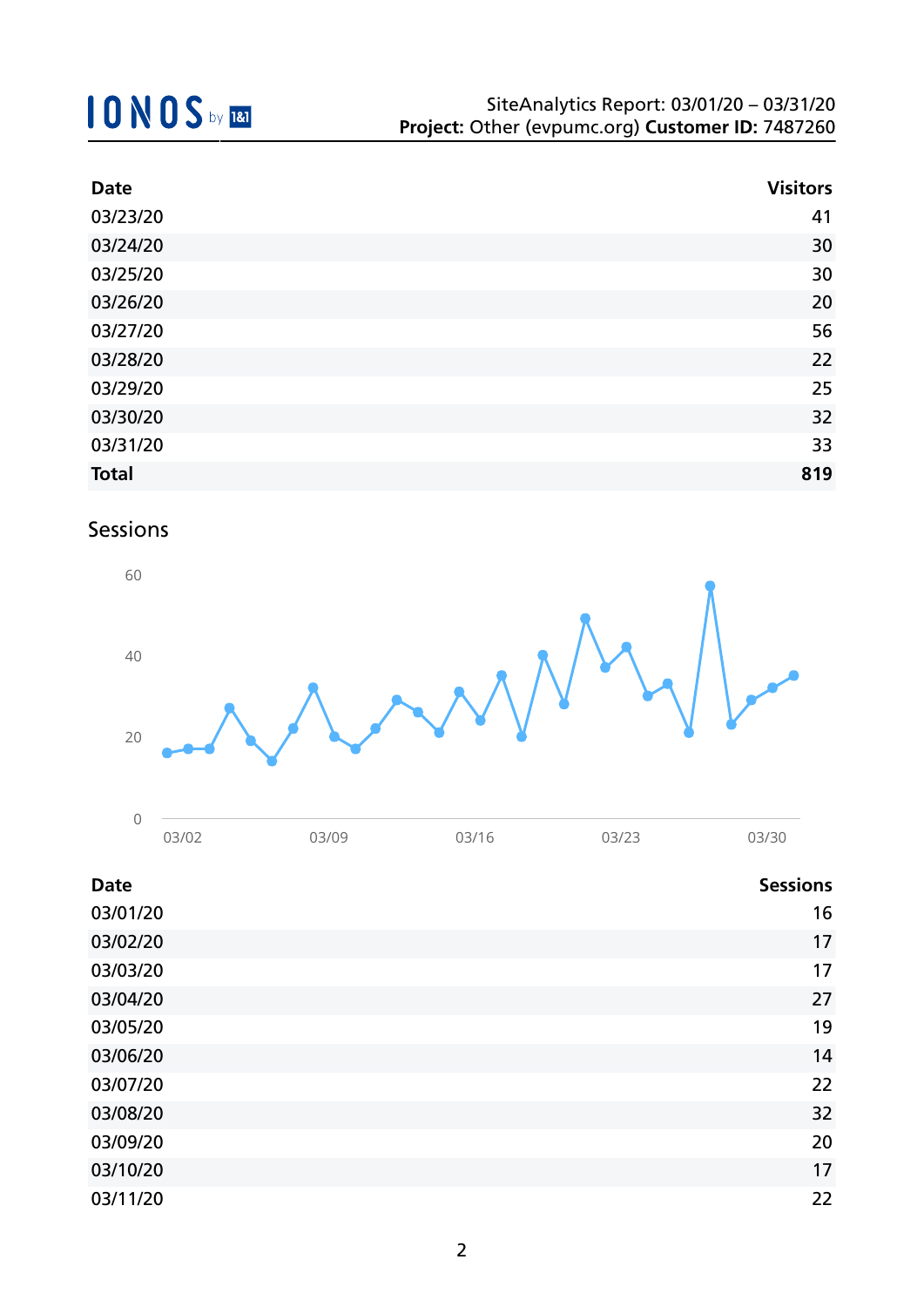| <b>Date</b>  | <b>Sessions</b> |
|--------------|-----------------|
| 03/12/20     | 29              |
| 03/13/20     | 26              |
| 03/14/20     | 21              |
| 03/15/20     | 31              |
| 03/16/20     | 24              |
| 03/17/20     | 35              |
| 03/18/20     | 20              |
| 03/19/20     | 40              |
| 03/20/20     | 28              |
| 03/21/20     | 49              |
| 03/22/20     | 37              |
| 03/23/20     | 42              |
| 03/24/20     | 30              |
| 03/25/20     | 33              |
| 03/26/20     | 21              |
| 03/27/20     | 57              |
| 03/28/20     | 23              |
| 03/29/20     | 29              |
| 03/30/20     | 32              |
| 03/31/20     | 35              |
| <b>Total</b> | 865             |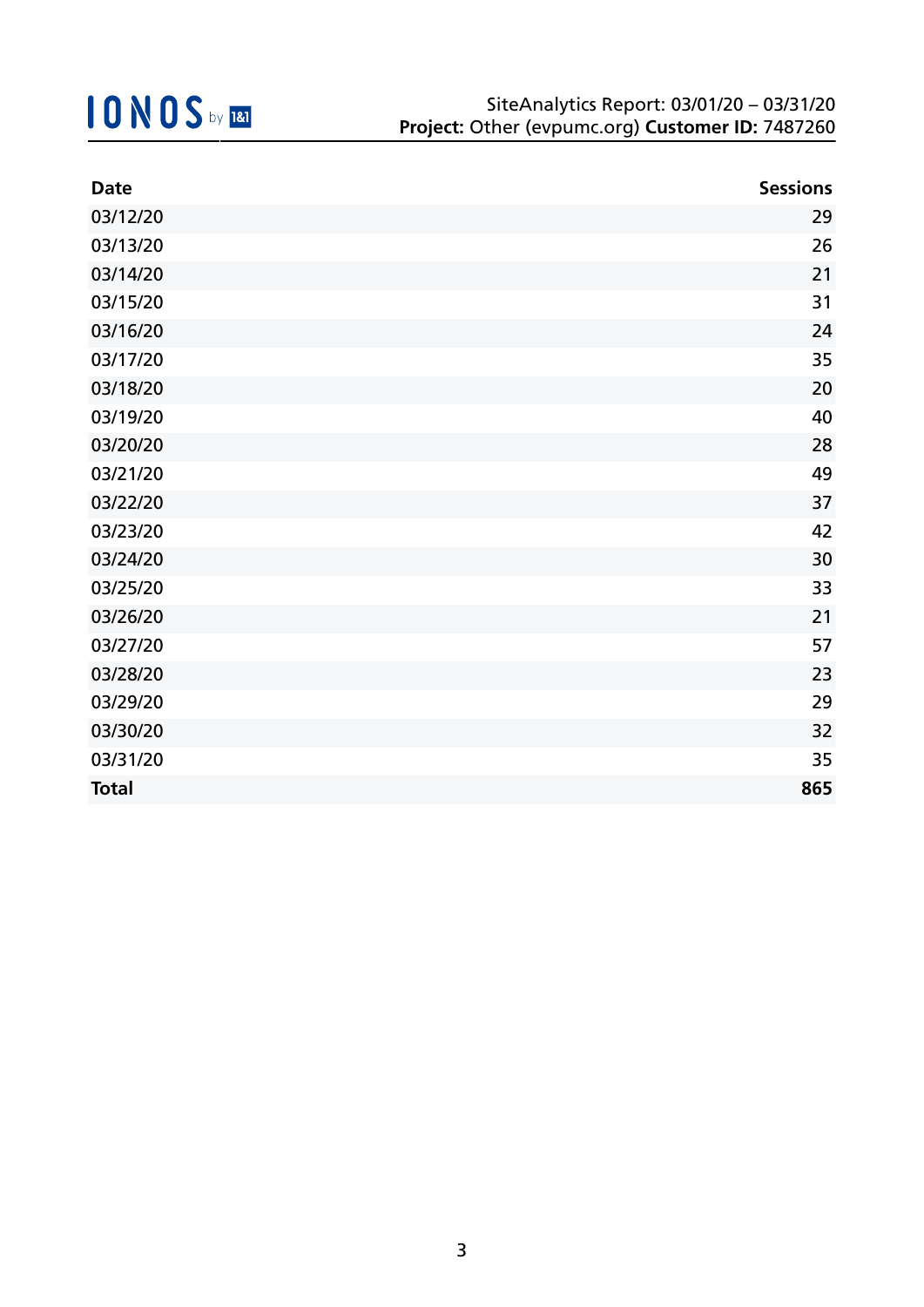

### Search Engine Robots



| <b>Search Engine Robots</b> | <b>Sessions</b> | Percentage |
|-----------------------------|-----------------|------------|
| bingbot/2.0                 | 177             | 21.38%     |
| Crawler4j                   | 130             | 15.70%     |
| panscient.com               | 110             | 13.29%     |
| AhrefsBot                   | 90              | 10.87%     |
| SemrushBot                  | 64              | 7.73%      |
| Googlebot-Mobile            | 40              | 4.83%      |
| Applebot/0.1                | 37              | 4.47%      |
| MJ12bot/v1.4.8              | 33              | 3.99%      |
| Sogou web spider/4.0        | 31              | 3.74%      |
| YandexBot/3.0               | 24              | 2.90%      |
| 360Spider                   | 22              | 2.66%      |
| Googlebot/2.1               | 17              | 2.05%      |
| CCBot/2.0                   | 15              | 1.81%      |
| <b>SEOkicks</b>             | 8               | 0.97%      |
| SeznamBot/3.2               | 8               | 0.97%      |
| WikiDo/1.1                  | $\overline{7}$  | 0.85%      |
| DuckDuckGo-Favicons-Bot/1.0 | 5               | 0.60%      |
| Mail.RU_Bot/2.0             | 3               | 0.36%      |
| Baiduspider/2.0             | 1               | 0.12%      |
| CATExplorador/1.0beta       | $\mathbf{1}$    | 0.12%      |
| Diffbot/0.1                 | 1               | 0.12%      |
| Googlebot snippet           | 1               | 0.12%      |
| MSNBot/2.0b                 | 1               | 0.12%      |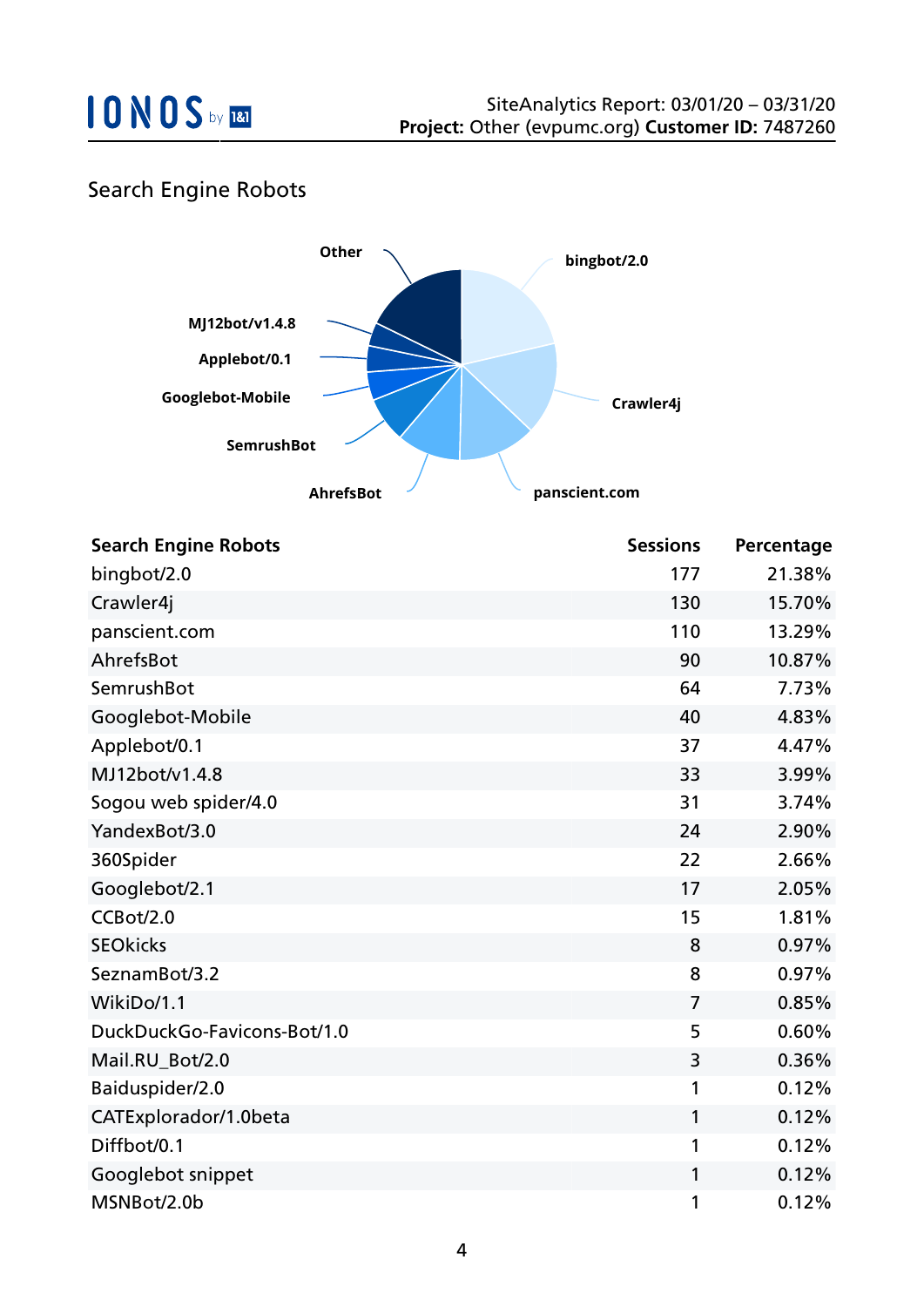| <b>Search Engine Robots</b> | <b>Sessions</b> | Percentage |
|-----------------------------|-----------------|------------|
| NetcraftSurveyAgent/1.0     |                 | $0.12\%$   |
| SpyOnWeb                    |                 | 0.12%      |
| <b>Total</b>                | 828             | 100.00%    |

## **Page Analysis**

### Most Frequently Visited Pages



| <b>Pages</b>             | <b>Sessions</b> | Percentage |
|--------------------------|-----------------|------------|
| /Default.htm             | 792             | 39.00%     |
| /Elim.htm                | 85              | 4.19%      |
| /Sermons.htm             | 81              | 3.99%      |
| /Announce.htm            | 76              | 3.74%      |
| <b>Morship.htm</b>       | 63              | 3.10%      |
| /web_links.htm           | 63              | 3.10%      |
| /Stats.htm               | 61              | 3.00%      |
| /Believe.htm             | 59              | 2.90%      |
| /Calendar.htm            | 59              | 2.90%      |
| /St_Johns.htm            | 59              | 2.90%      |
| /NewsLetterIdx.htm       | 58              | 2.86%      |
| /M-Statement.htm         | 54              | 2.66%      |
| /info.htm                | 54              | 2.66%      |
| /missions.htm            | 48              | 2.36%      |
| /Elim-HISTORY.htm        | 46              | 2.26%      |
| <b>NideoServices.htm</b> | 46              | 2.26%      |
| /valley_views0913.htm    | 43              | 2.12%      |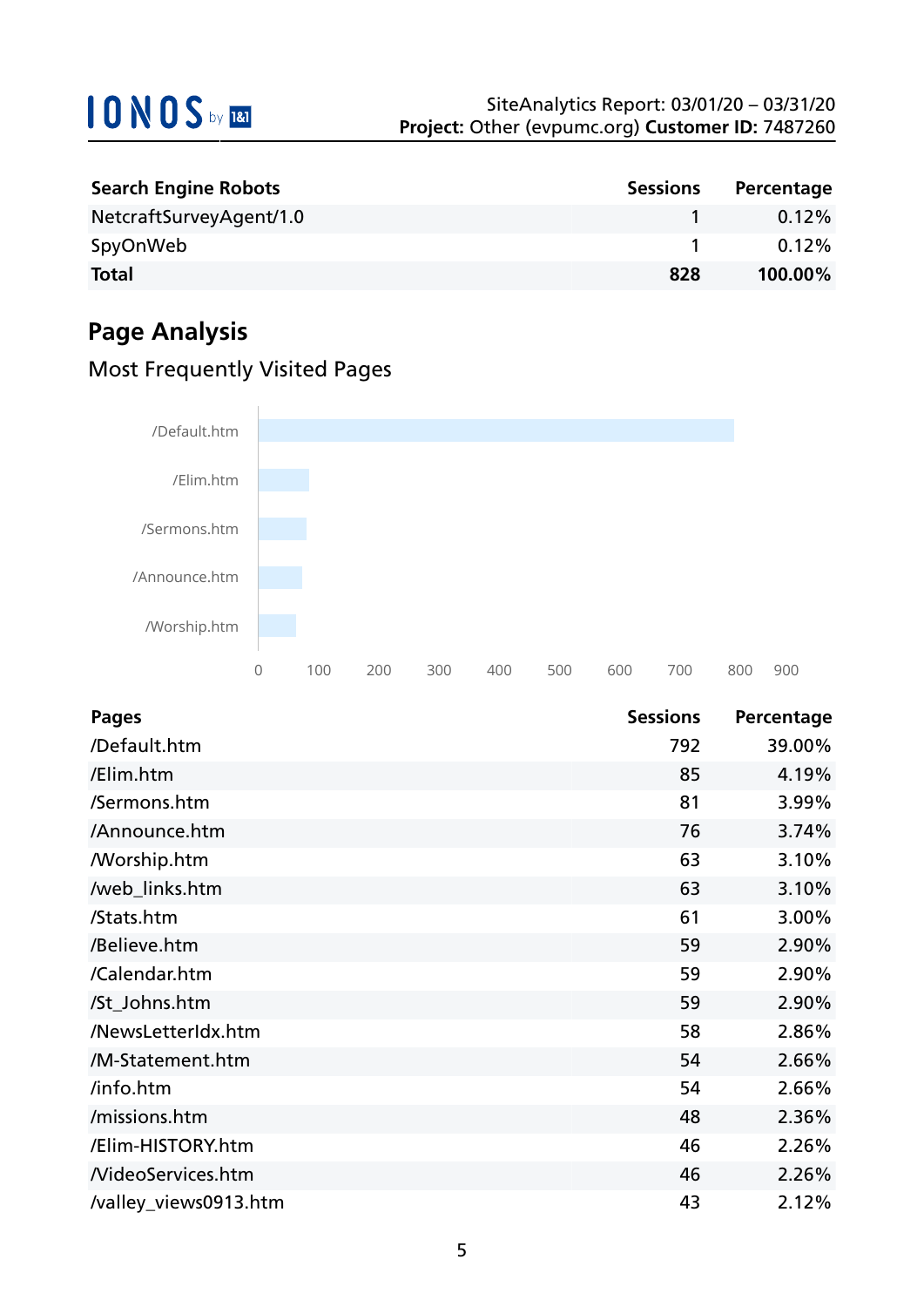| <b>Pages</b>             | <b>Sessions</b> | Percentage |
|--------------------------|-----------------|------------|
| /CalendarOld.htm         | 41              | 2.02%      |
| /StJohns_M-Statement.htm | 41              | 2.02%      |
| /Elim_M-Statement.htm    | 38              | 1.87%      |
| /valley_views0813.htm    | 38              | 1.87%      |
| /St Johns-HISTORY.htm    | 36              | 1.77%      |
| /valley_views1013.htm    | 35              | 1.72%      |
| /valley_views1113.htm    | 33              | 1.62%      |
| /Bulletins.htm           | 8               | 0.39%      |
| /Bulletins-old.htm       | 5               | 0.25%      |
| /Ann-old.htm             | 4               | 0.20%      |
| /PastorsSermons.htm      | 4               | 0.20%      |
| /Offerings.htm           | 1               | 0.05%      |
| <b>Total</b>             | 2,031           | 100.00%    |

### Keywords



## **Keywords Sessions**

andorra methodist church mail 1 and 200 million was a state of the 1 and 2 and 2 and 2 and 2 and 2 and 2 and 2 and 2 and 2 and 2 and 2 and 2 and 2 and 2 and 2 and 2 and 2 and 2 and 2 and 2 and 2 and 2 and 2 and 2 and 2 and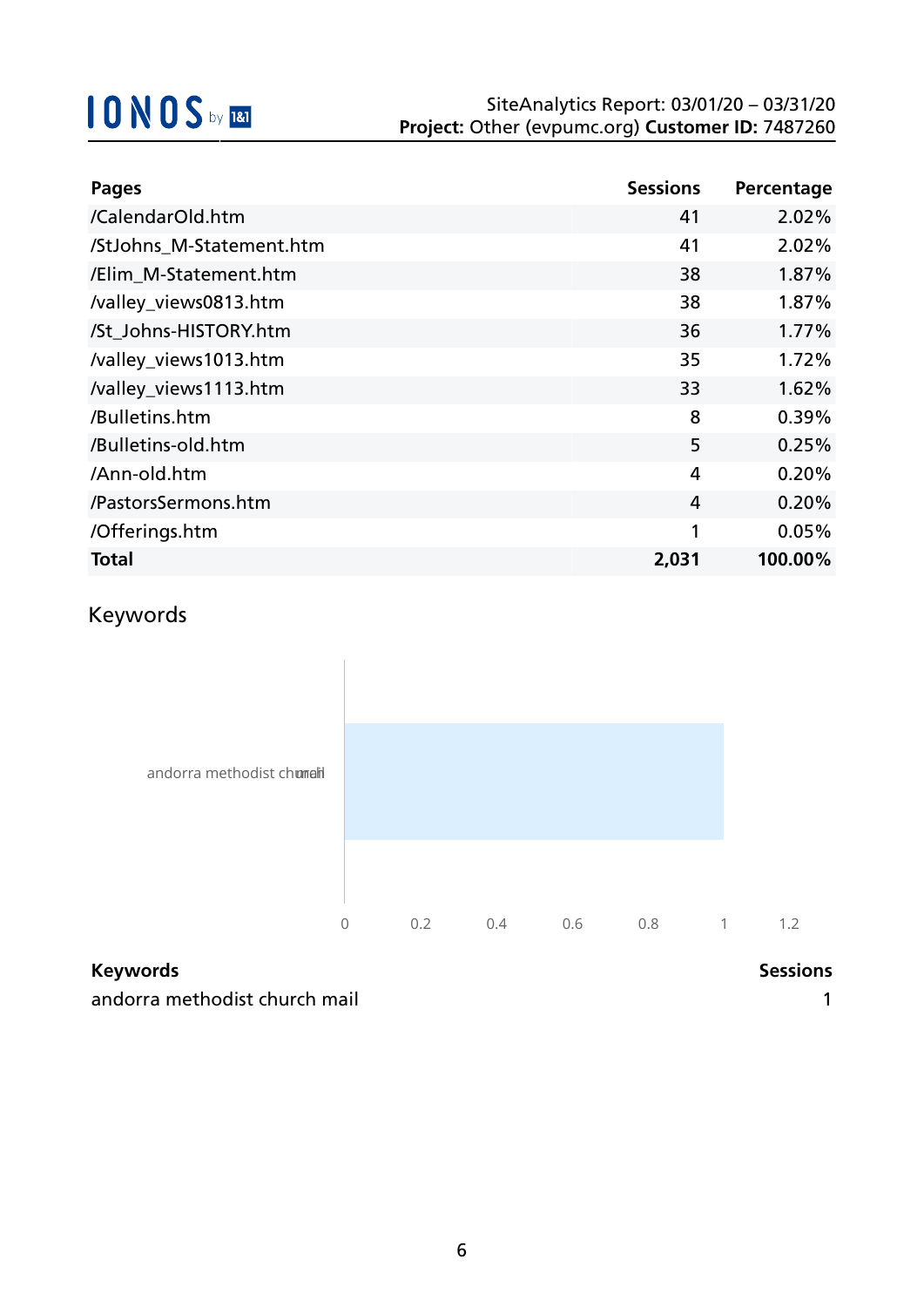## Referring Pages



| <b>Pages</b>                                          | <b>Sessions</b> |
|-------------------------------------------------------|-----------------|
| http://anti-crisis-seo.com                            | 108             |
| https://www.google.com/                               | 47              |
| http://www.google.com/url                             | 32              |
| http://flalib.org                                     | 9               |
| http://www.google.com/                                | 9               |
| http://www.sogou.com/web                              | 5               |
| android-app://com.google.android.googlequicksearchbox | 4               |
| http://l.facebook.com/l.php                           | 4               |
| https://www.facebook.com/                             | 3               |
| http://searchguide.windstream.net/search/             | $\overline{2}$  |
| http://bing.com                                       | 1               |
| http://www.bing.com/search                            | 1               |
| https://cabinet-pochta.ru/                            | 1               |
| https://l.facebook.com/                               | 1               |
| https://lm.facebook.com/                              | 1               |
| https://profiplast.org/                               | 1               |
| https://search.yahoo.com/                             | 1               |
| https://sucuri.net                                    | 1               |
| https://www.bing.com/                                 | 1               |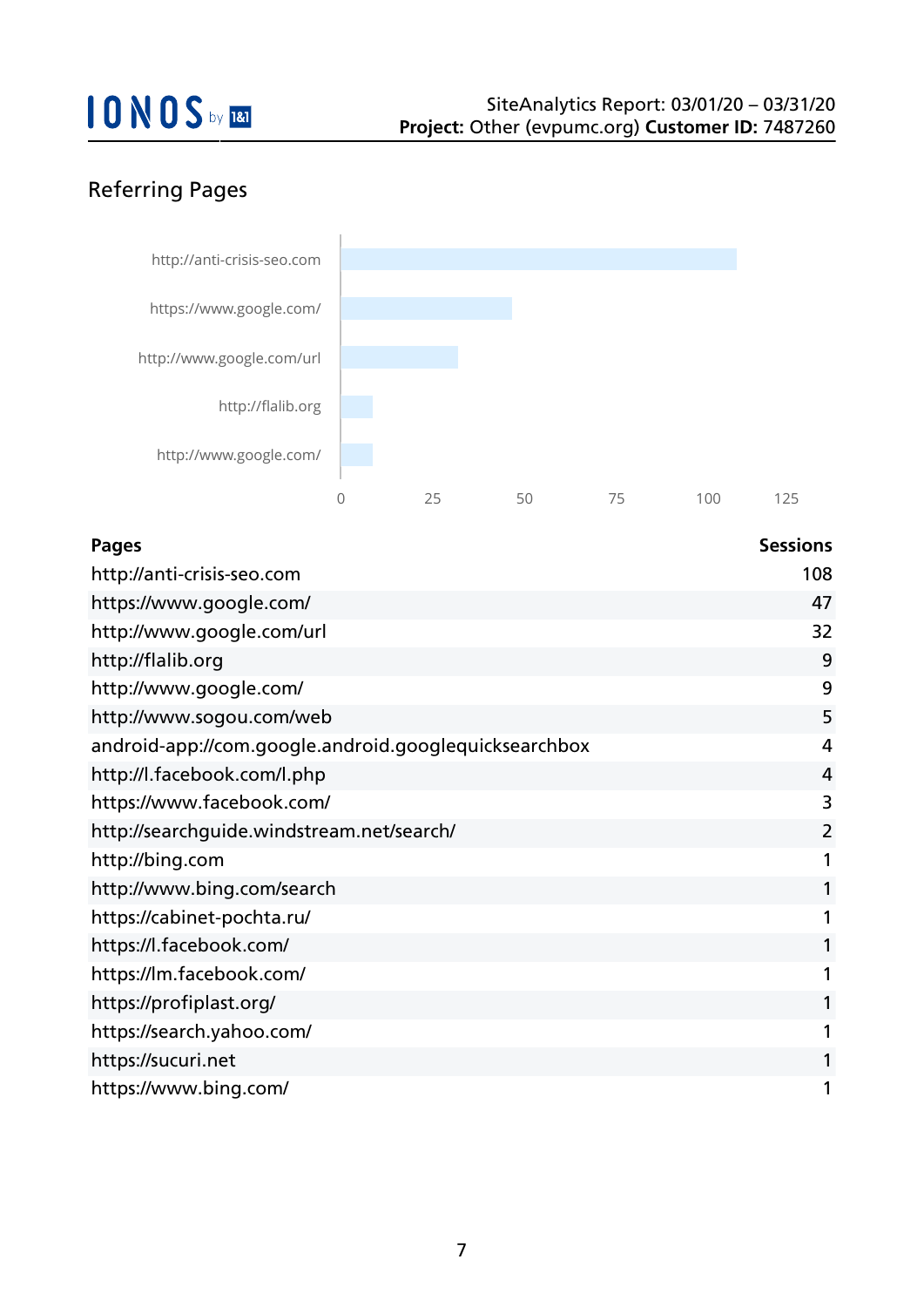

## **Browsers & Systems**

Browsers



| <b>Browsers</b>               | <b>Sessions</b> | Percentage |
|-------------------------------|-----------------|------------|
| Chrome                        | 326             | 37.69%     |
| Safari mobile                 | 135             | 15.61%     |
| Firefox                       | 64              | 7.40%      |
| Opera                         | 51              | 5.90%      |
| IE                            | 49              | 5.66%      |
| Microsoft Edge                | 28              | 3.24%      |
| <b>Chrome Mobile</b>          | 23              | 2.66%      |
| Android webview               | 20              | 2.31%      |
| Safari                        | 12              | 1.39%      |
| Kinza                         | 9               | 1.04%      |
| Python-requests               | 9               | 1.04%      |
| Facebook App                  | 5               | 0.58%      |
| Android browser               | 4               | 0.46%      |
| Go http package               | 4               | 0.46%      |
| Silk                          | 4               | 0.46%      |
| Google App                    | 3               | 0.35%      |
| <b>Mobile Samsung Browser</b> | 3               | 0.35%      |
| <b>UC Browser mobile</b>      | 3               | 0.35%      |
| Xenu                          | $\overline{2}$  | 0.23%      |
| Apache-HttpClient             | 1               | 0.12%      |
| Java                          | 1               | 0.12%      |
| Mozilla                       | 1               | 0.12%      |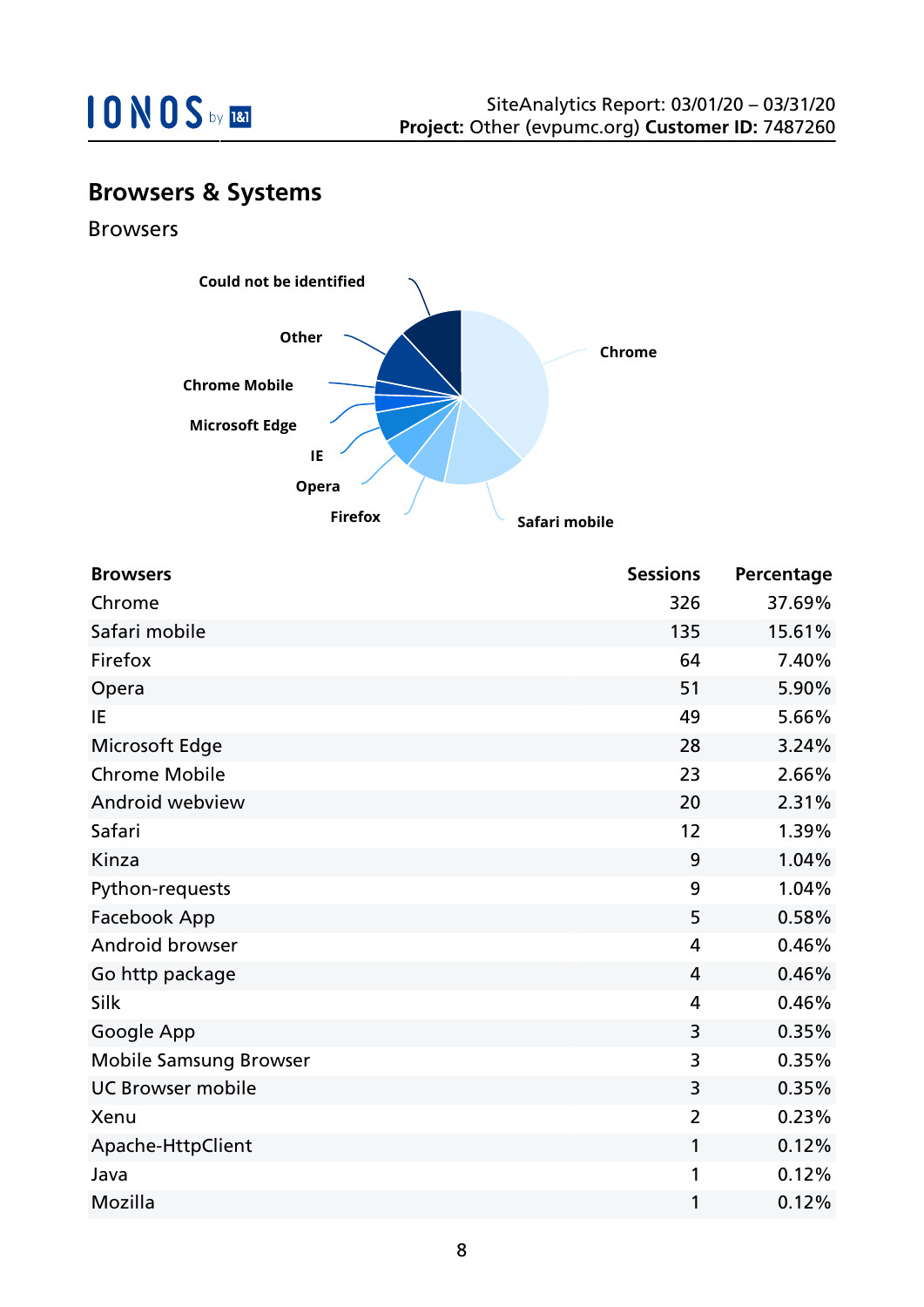| <b>Browsers</b>         | <b>Sessions</b> | Percentage |
|-------------------------|-----------------|------------|
| PhantomJS               |                 | 0.12%      |
| QQbrowser               |                 | 0.12%      |
| <b>UC Browser</b>       |                 | 0.12%      |
| axios                   |                 | 0.12%      |
| <b>CURL</b>             |                 | 0.12%      |
| Could not be identified | 103             | 11.91%     |
| <b>Total</b>            | 865             | 100.00%    |

## Operating Systems



| <b>Operating Systems</b> | <b>Sessions</b> | Percentage |
|--------------------------|-----------------|------------|
| Windows                  | 493             | 56.99%     |
| Android                  | 164             | 18.96%     |
| iOS                      | 47              | 5.43%      |
| OS X                     | 32              | 3.70%      |
| Linux                    | 30              | 3.47%      |
| macOS                    | 10              | 1.16%      |
| <b>JVM</b>               | $\overline{2}$  | 0.23%      |
| Could not be identified  | 87              | 10.06%     |
| <b>Total</b>             | 865             | 100.00%    |

## **Visitor Locations**

| Countries            |     |                     |
|----------------------|-----|---------------------|
| <b>Countries</b>     |     | Sessions Percentage |
| <b>United States</b> | 360 | 41.62%              |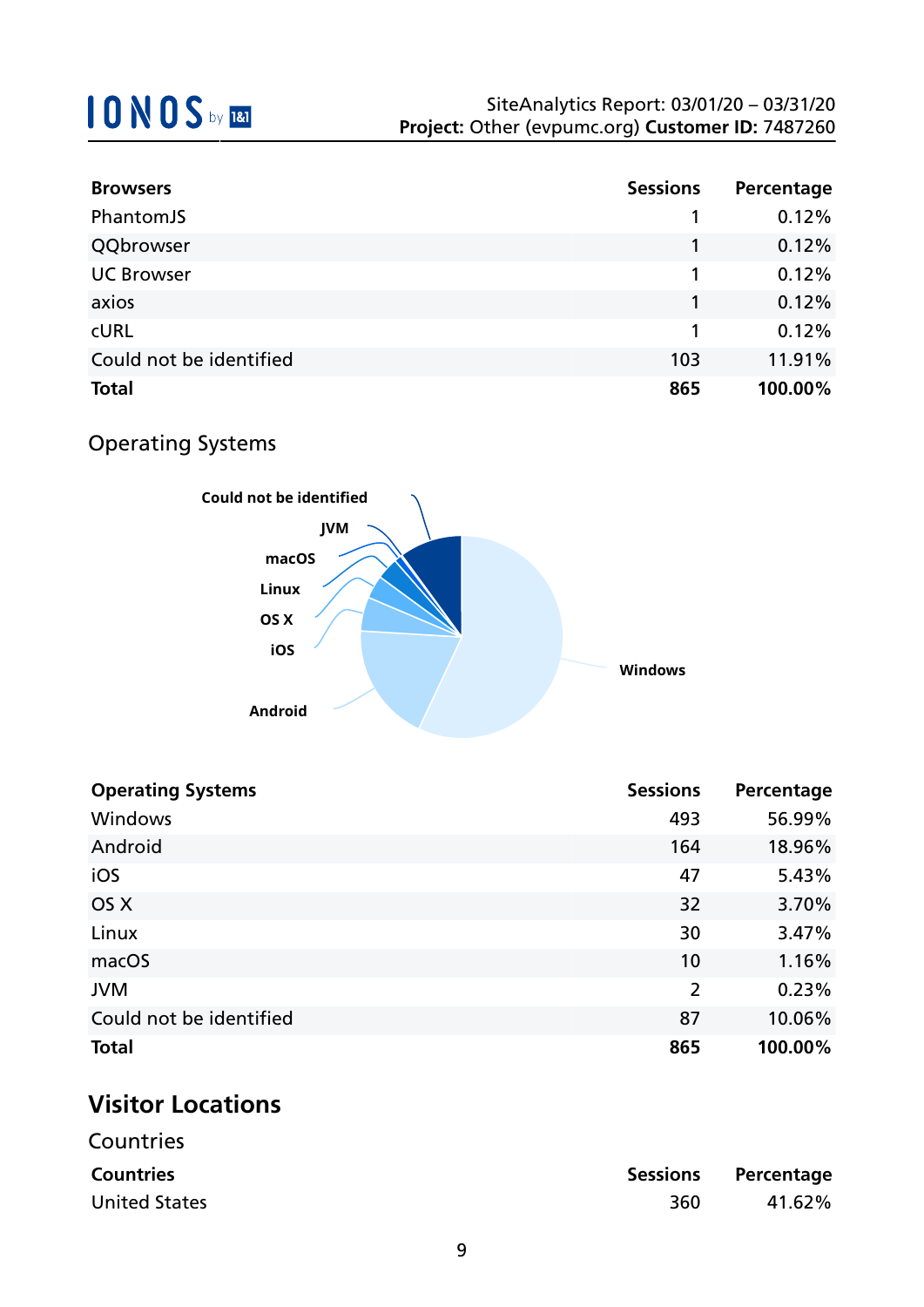| <b>Countries</b>      | <b>Sessions</b> | Percentage |
|-----------------------|-----------------|------------|
| Russia                | 128             | 14.80%     |
| Singapore             | 127             | 14.68%     |
| Germany               | 24              | 2.77%      |
| Netherlands           | 24              | 2.77%      |
| Vietnam               | 20              | 2.31%      |
| India                 | 18              | 2.08%      |
| China                 | 17              | 1.97%      |
| Turkey                | 17              | 1.97%      |
| <b>United Kingdom</b> | 14              | 1.62%      |
| France                | 12              | 1.39%      |
| Hungary               | 11              | 1.27%      |
| Indonesia             | 9               | 1.04%      |
| <b>Thailand</b>       | 9               | 1.04%      |
| Philippines           | 8               | 0.92%      |
| Ukraine               | 8               | 0.92%      |
| Canada                | $\overline{7}$  | 0.81%      |
| <b>Brazil</b>         | 5               | 0.58%      |
| Mexico                | 4               | 0.46%      |
| Egypt                 | 3               | 0.35%      |
| <b>Italy</b>          | 3               | 0.35%      |
| Sweden                | 3               | 0.35%      |
| Tunisia               | 3               | 0.35%      |
| Argentina             | $\overline{2}$  | 0.23%      |
| Ireland               | $\overline{2}$  | 0.23%      |
| Japan                 | $\overline{2}$  | 0.23%      |
| Morocco               | $\overline{2}$  | 0.23%      |
| Pakistan              | $\overline{2}$  | 0.23%      |
| Romania               | $\overline{2}$  | 0.23%      |
| <b>Bulgaria</b>       | $\mathbf{1}$    | 0.12%      |
| <b>Benin</b>          | 1               | 0.12%      |
| Spain                 | 1               | 0.12%      |
| Ghana                 | 1               | 0.12%      |
| Hong Kong SAR China   | 1               | 0.12%      |
| Jordan                | 1               | 0.12%      |
| South Korea           | 1               | 0.12%      |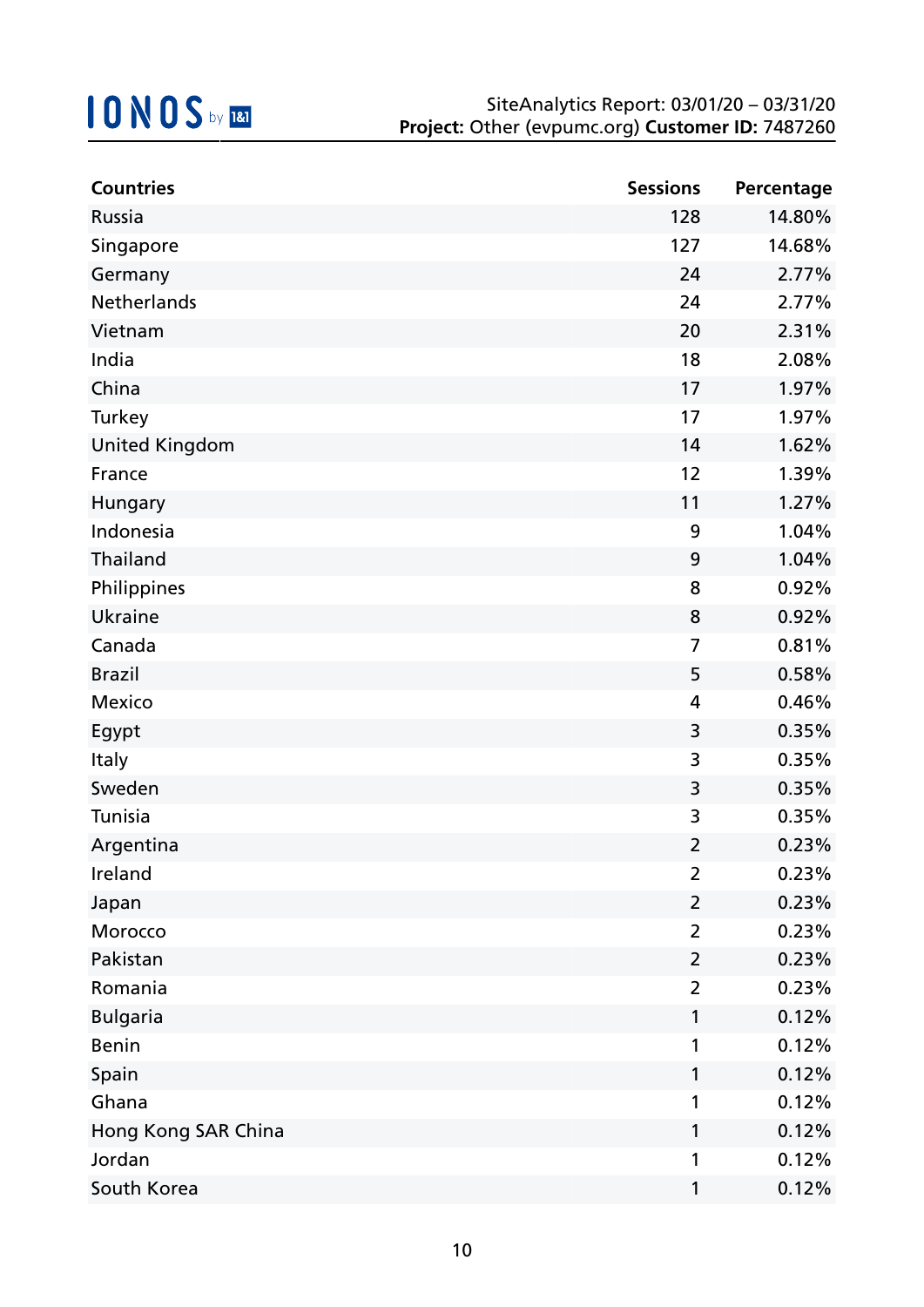| <b>Countries</b>        | <b>Sessions</b> | Percentage |
|-------------------------|-----------------|------------|
| Lithuania               | 1               | 0.12%      |
| Latvia                  | 1               | 0.12%      |
| Malaysia                | 1               | 0.12%      |
| Oman                    | 1               | 0.12%      |
| Panama                  | 1               | 0.12%      |
| Peru                    | 1               | 0.12%      |
| Poland                  | 1               | 0.12%      |
| Slovakia                | 1               | 0.12%      |
| Togo                    | 1               | 0.12%      |
| Trinidad & Tobago       | 1               | 0.12%      |
| Taiwan                  | 1               | 0.12%      |
| Could not be identified | 1               | 0.12%      |
| <b>Total</b>            | 865             | 100.00%    |

### **Continents**

| <b>Continents</b>       | <b>Sessions</b> | Percentage |
|-------------------------|-----------------|------------|
| <b>North America</b>    | 373             | 43.12%     |
| Europe                  | 237             | 27.40%     |
| Asia                    | 235             | 27.17%     |
| Africa                  | 11              | 1.27%      |
| South America           | 8               | 0.92%      |
| Could not be identified | 1               | 0.12%      |
| <b>Total</b>            | 865             | 100.00%    |

### **Information about the evaluations**

### Visitors

This evaluation shows how many visitors accessed your website. Visitors are uniquely identified on the basis of the IP address and the browser ID. If a visitor goes to your website more than once a day, only one visitor is counted.

### Sessions

This evaluation shows the number of sessions. A session starts when a visitor accesses your website and ends when he or she leaves it. A session ends automatically after 30 minutes without activity. If a visitor goes to your website more than once a day, multiple sessions are counted.